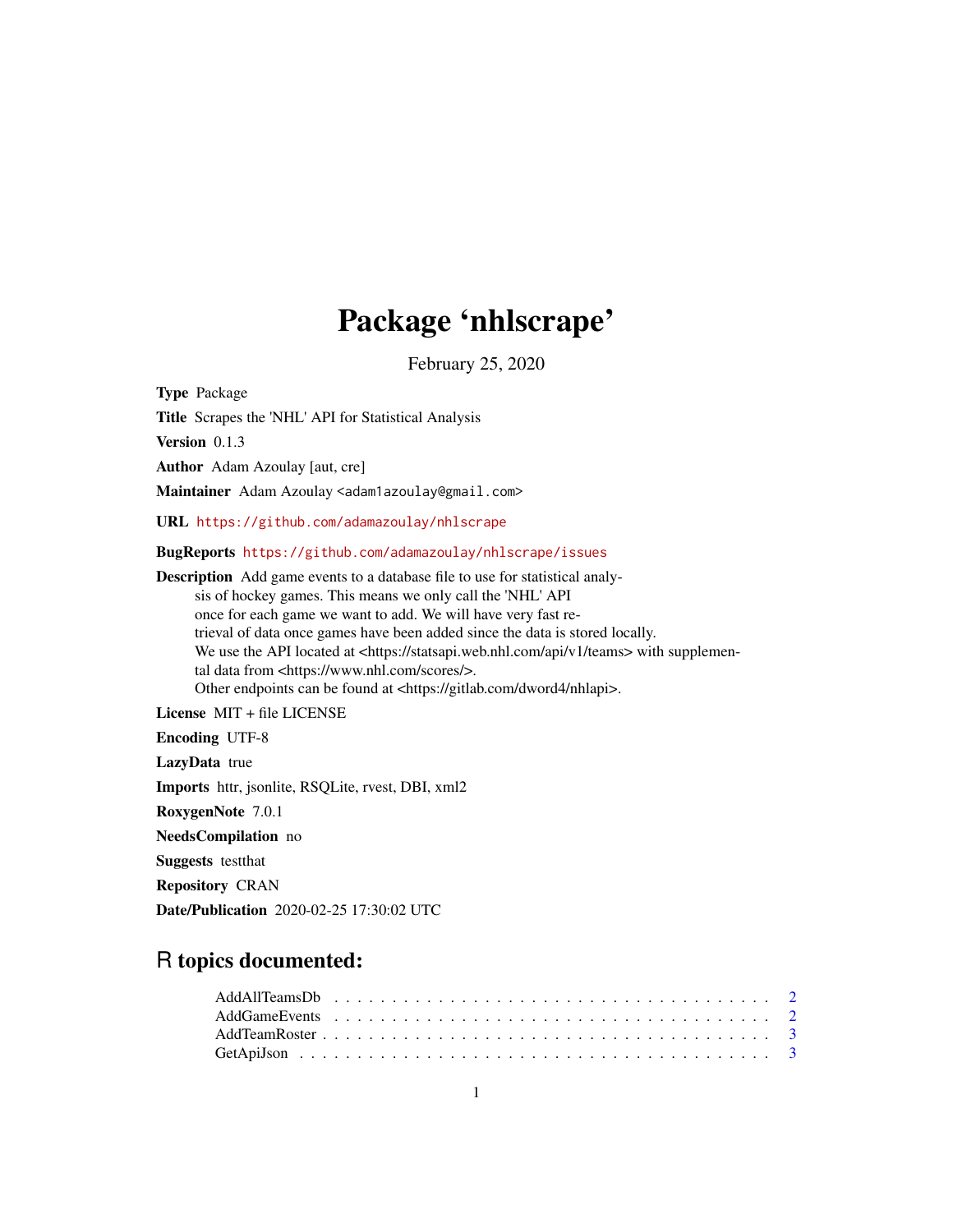# <span id="page-1-0"></span>2 **AddGameEvents**

| Index |  |
|-------|--|

AddAllTeamsDb *Add team metadata to the database*

# Description

Add all teams to the database. The teams will get stored in the database in the 'teams' table. Will not write if teams already exist in the database!

#### Usage

AddAllTeamsDb()

#### Examples

SetDbPath(example = TRUE) AddAllTeamsDb()

AddGameEvents *Adds all game events for game\_id to the database for analysis*

#### Description

Add all events from a game\_id to the 'events' table. Also adds all players in the game to the 'players' table to allow for searching by name to retrieve player\_id. Finally, adds the total time on ice for each player to the 'player\_toi' table. This allows for calculation of certain statistics based on time usage. Will not write if game already exists in the database!

## Usage

```
AddGameEvents(game_ids)
```
#### Arguments

game\_ids List, list of game\_ids. Use GetGameIdRange to find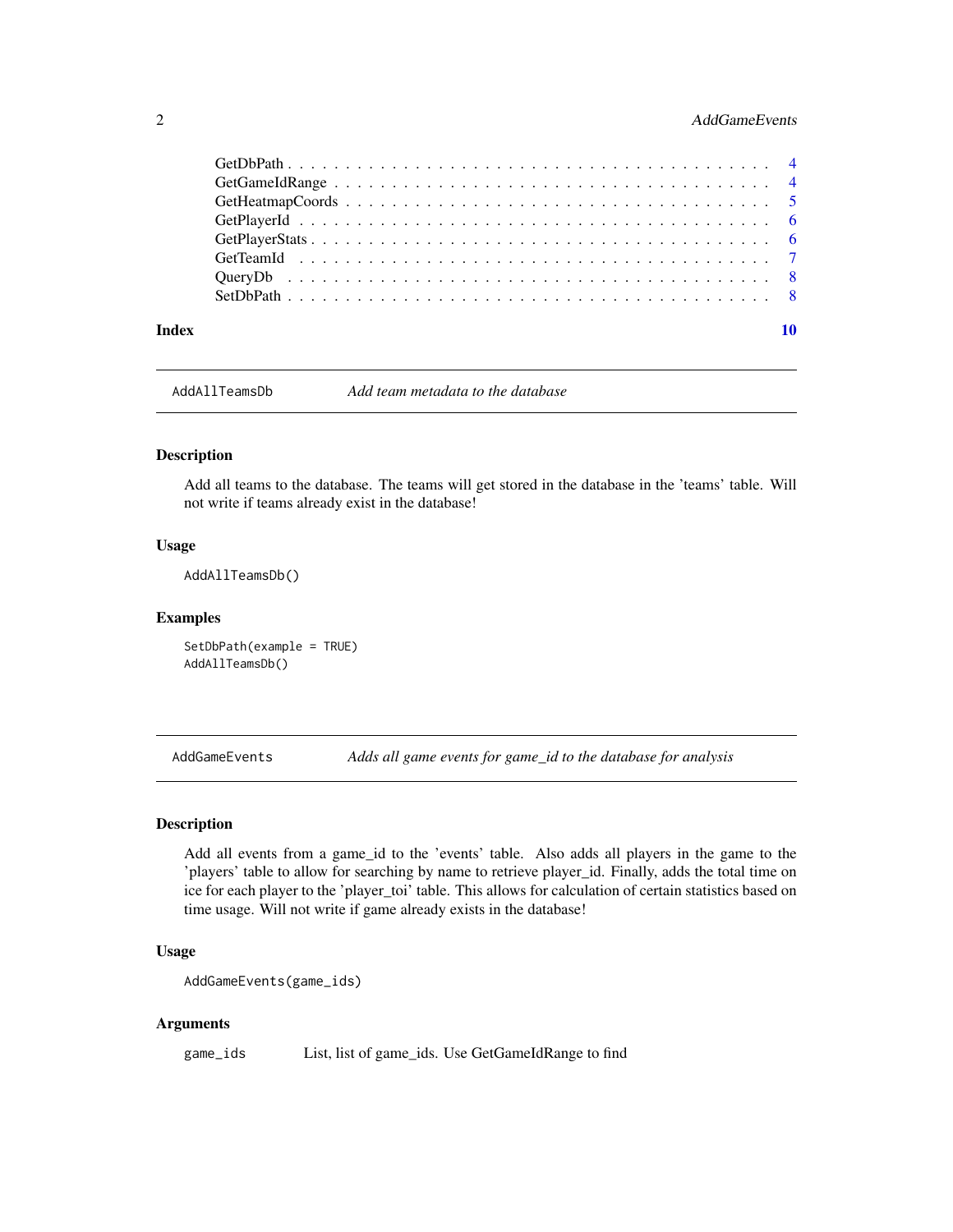# <span id="page-2-0"></span>AddTeamRoster 3

# Examples

```
SetDbPath(example = TRUE)
AddGameEvents(2019020001)
```
AddTeamRoster *Adds rosters for team id and a specific season*

#### Description

Add a teams roster to the 'roster' table for season. Can be accessed with a primary key of 'season\_teamid\_personid'

#### Usage

AddTeamRoster(team\_id, season)

# Arguments

| team id | Int, identity number for the team. Use GetTeamId to find |
|---------|----------------------------------------------------------|
| season  | Int, A year range you want to add                        |

#### Examples

SetDbPath(example = TRUE) AddTeamRoster(10, 20192020)

GetApiJson *Call the nhl api and parse the retun*

#### Description

Send a call to the 'NHL' api and get the result back in a list

#### Usage

GetApiJson(call)

# Arguments

call character, contains the api query

# Value

list, contains all the data in the api call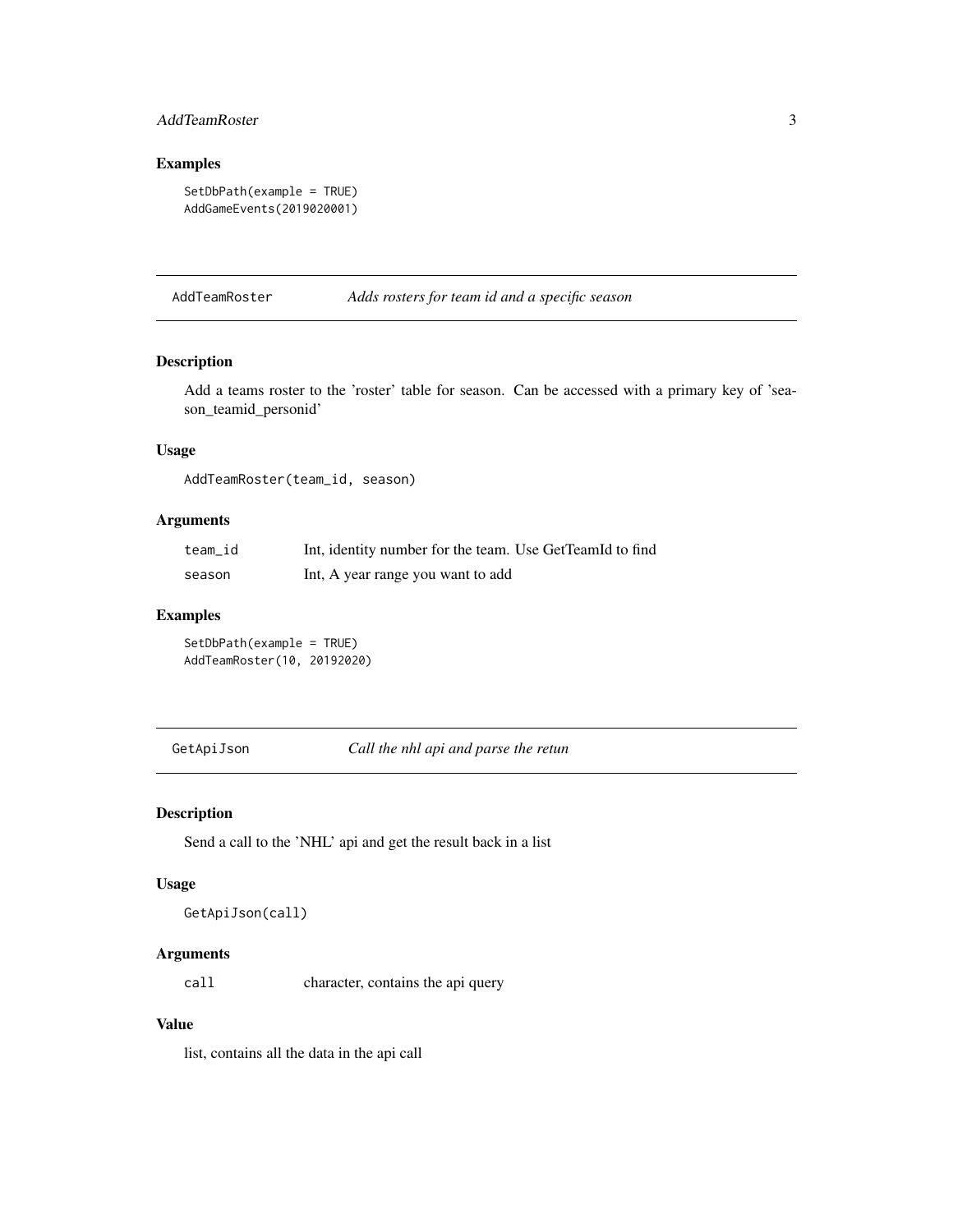# <span id="page-3-0"></span>Examples

GetApiJson("game/2019020001/feed/live")

GetDbPath *Retrieve database location on system*

# Description

Returns the current path to the local database file

# Usage

GetDbPath()

# Value

Character, system path to the database.

# Examples

GetDbPath()

GetGameIdRange *Find game ids for a specific team and date range*

#### Description

Gets a list of game ids for team\_id in a specific date range, inclusive

### Usage

```
GetGameIdRange(team_id, start_date, end_date)
```
# Arguments

| team id    | Int, team ID number                                         |
|------------|-------------------------------------------------------------|
| start date | Starting date of the games, inclusive. Format: "yyyy-mm-dd" |
| end date   | Ending date of the games, inclusive. Format: "yyyy-mm-dd"   |

# Value

List of ints, each element is a game ID in selected range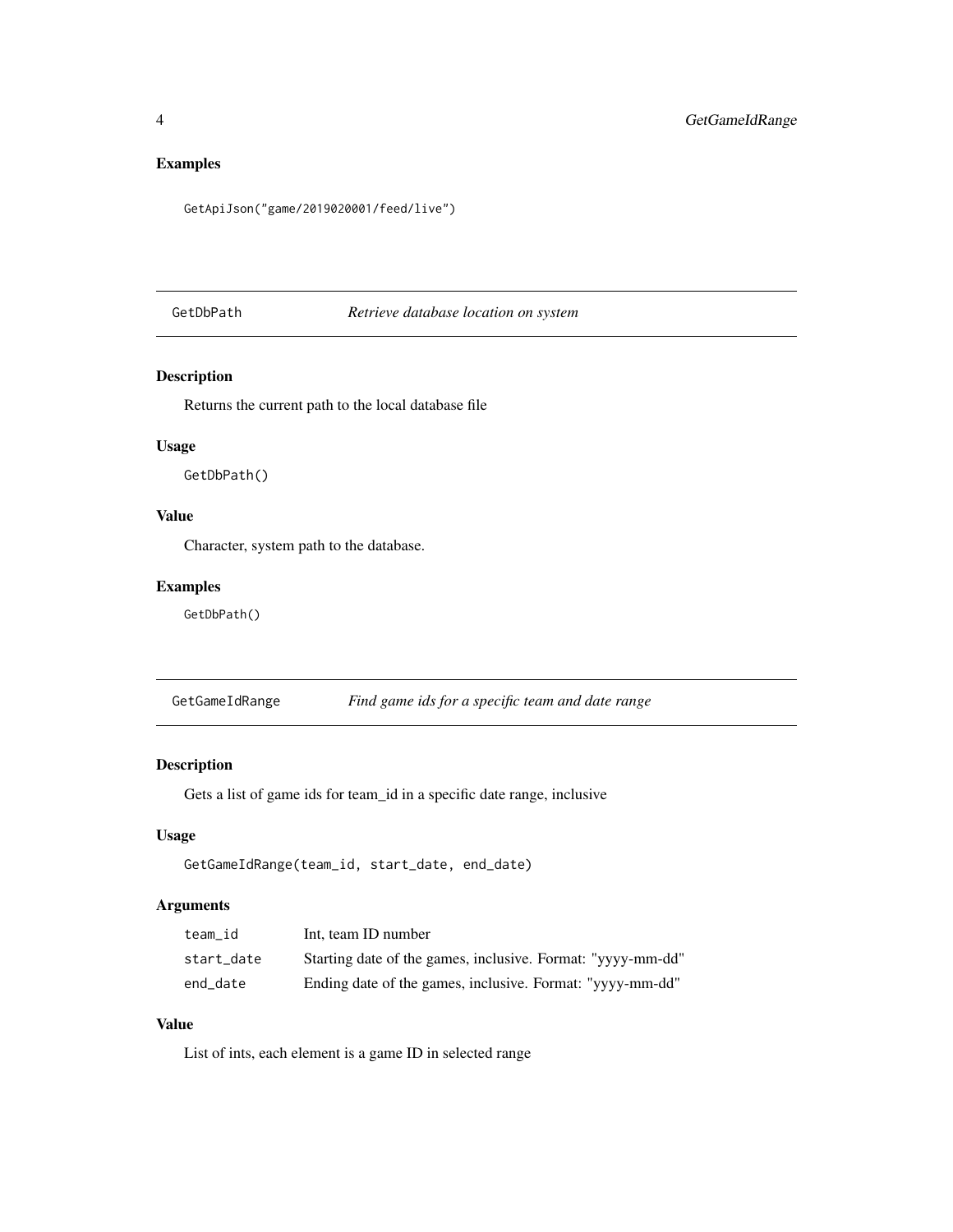# <span id="page-4-0"></span>GetHeatmapCoords 5

# Examples

GetGameIdRange(10, "2019-09-30", "2019-12-16")

GetHeatmapCoords *Get the heatmap coordinates for certain events in the database*

# Description

This function will take in a team\_id and a list of game\_ids, and a list of events to looks for, and resturn a list of x, y coordinates, transformed to be attacking zone on the left of the rink, and defending zone on the right of the rink. Some anomalies due to how the NHL tracks positions

#### Usage

GetHeatmapCoords(team\_id, gids, events\_list)

# Arguments

| team id     | Int, id of the team to transfrom for                                                                                          |
|-------------|-------------------------------------------------------------------------------------------------------------------------------|
| gids        | Int, list of game ids to check for events                                                                                     |
| events list | Character, string of events to select from the database Note that events must be<br>quoted in single quotes inside the string |

### Value

List, containing all x, y pairs for events and additional metadata

# Examples

```
SetDbPath(example = TRUE)
GetHeatmapCoords(10, 2019020001, "'Shot', 'Goal'")
```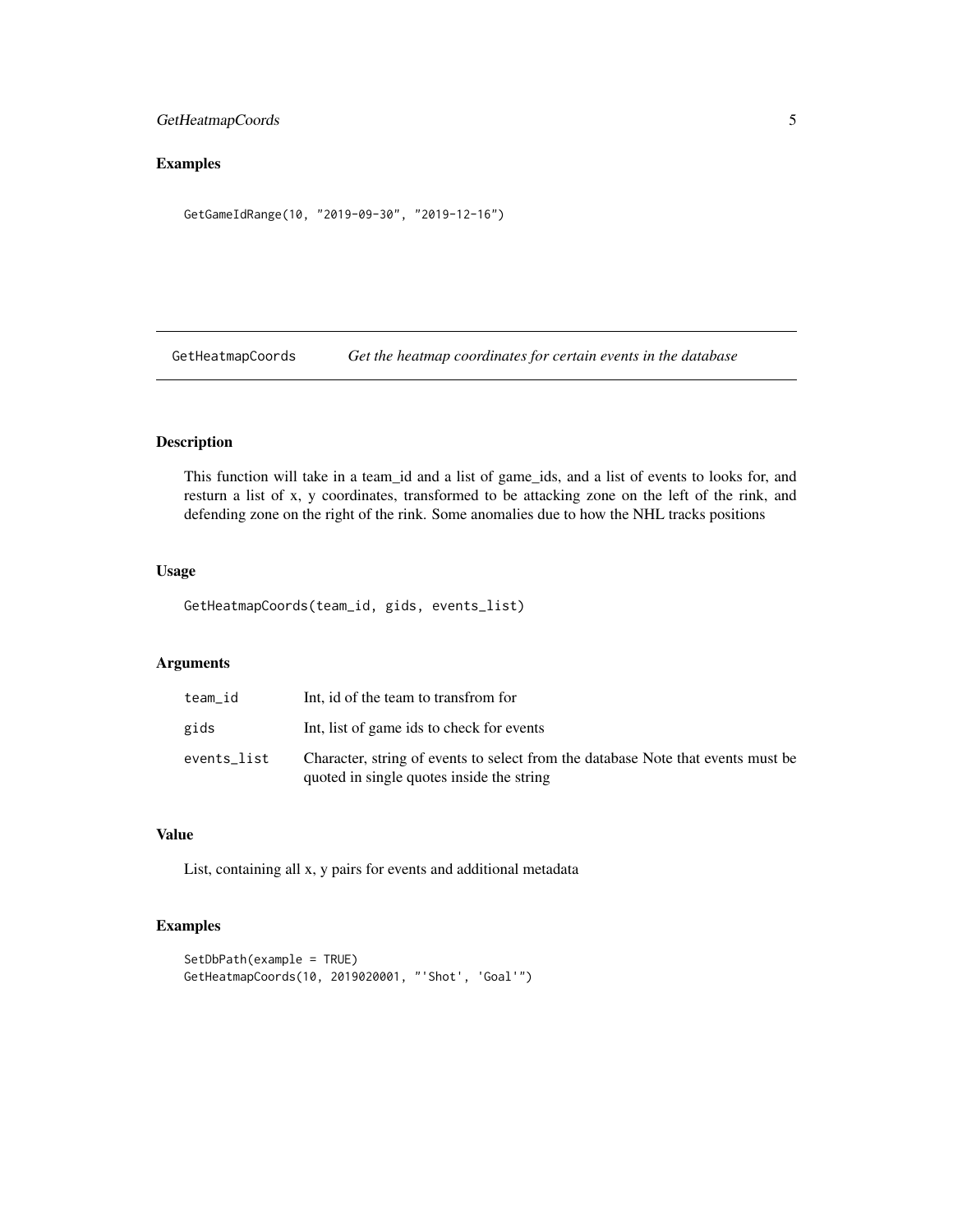<span id="page-5-0"></span>

# Description

Gets a player id from their name. Will only work for players that were active in a game that has already been added to the database

# Usage

```
GetPlayerId(player_name)
```
#### Arguments

player\_name character, players full name

#### Value

int, player id number

# Examples

```
SetDbPath(example = TRUE)
AddGameEvents(2019020001)
GetPlayerId("John Tavares")
```

| GetPlayerStats | WIP - Get advanced statistics for player_id on team_id in a list of |
|----------------|---------------------------------------------------------------------|
|                | games.                                                              |

# Description

This function will search all games in game\_ids and return a list of stats for the player id selected. The current stats returned are: - Shots - Goals - Corsi - Fenwick

#### Usage

GetPlayerStats(player\_id, game\_ids, team\_id)

# Arguments

| player_id | Int, player ID number                                    |
|-----------|----------------------------------------------------------|
| game_ids  | List, game ids to check. Must already be in the database |
| team_id   | Int, the ID of the team the player plays for             |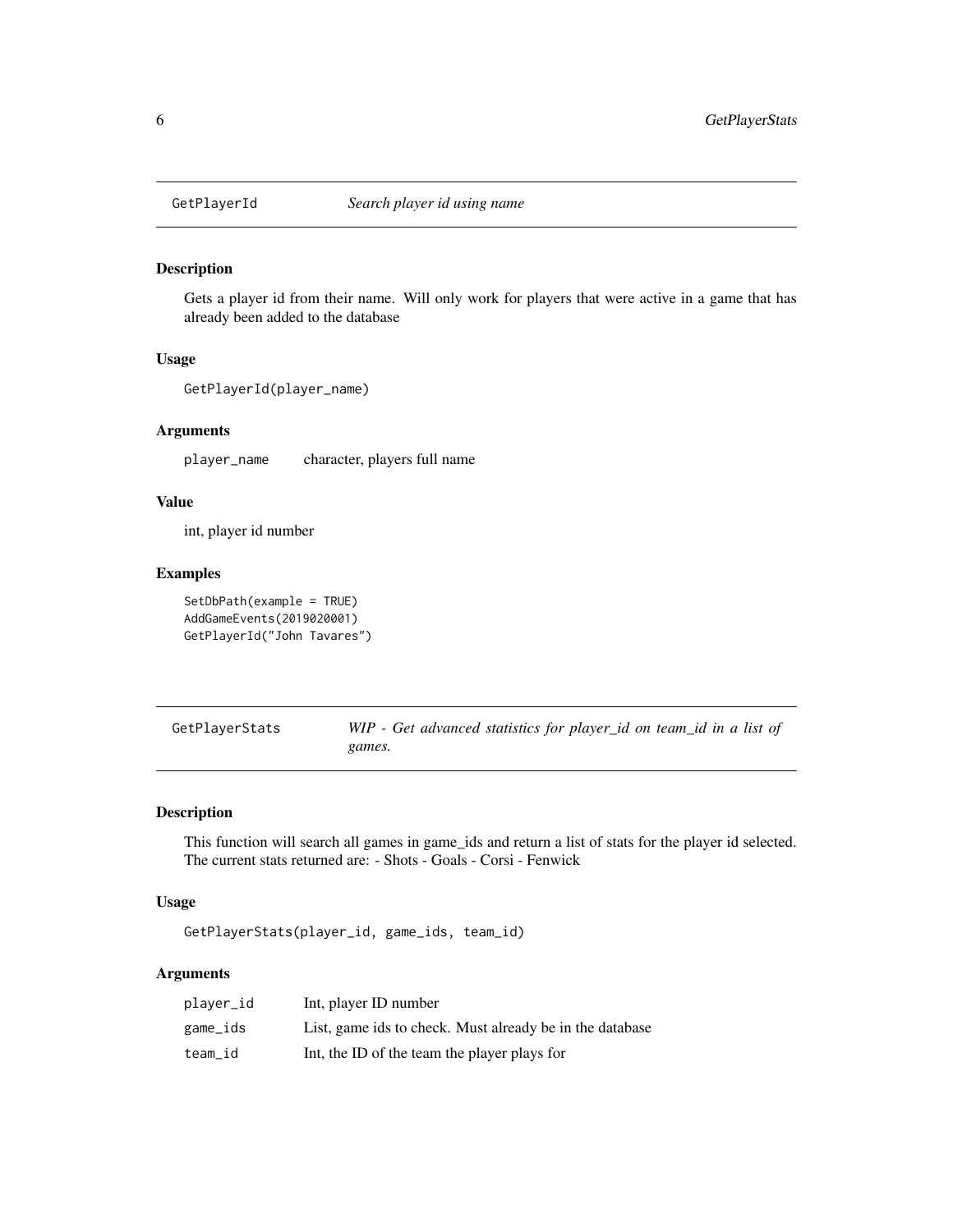#### <span id="page-6-0"></span>GetTeamId 7

# Value

List, contains a row of stats for even strength and for all situations

# Examples

```
SetDbPath(example = TRUE)
AddGameEvents(2019020001)
GetPlayerStats(8475166, 2019020001, 10)
```
#### GetTeamId *Search for team id from team name*

# Description

Retrieve the team ID using the abbreviation, or full name of the team

#### Usage

```
GetTeamId(team_name)
```
# Arguments

team\_name Character, contains either abbreviation or full name

# Value

Int, team ID number.

# Examples

```
SetDbPath(example = TRUE)
AddAllTeamsDb()
GetTeamId("TOR")
GetTeamId("tor")
GetTeamId("Toronto Maple Leafs")
```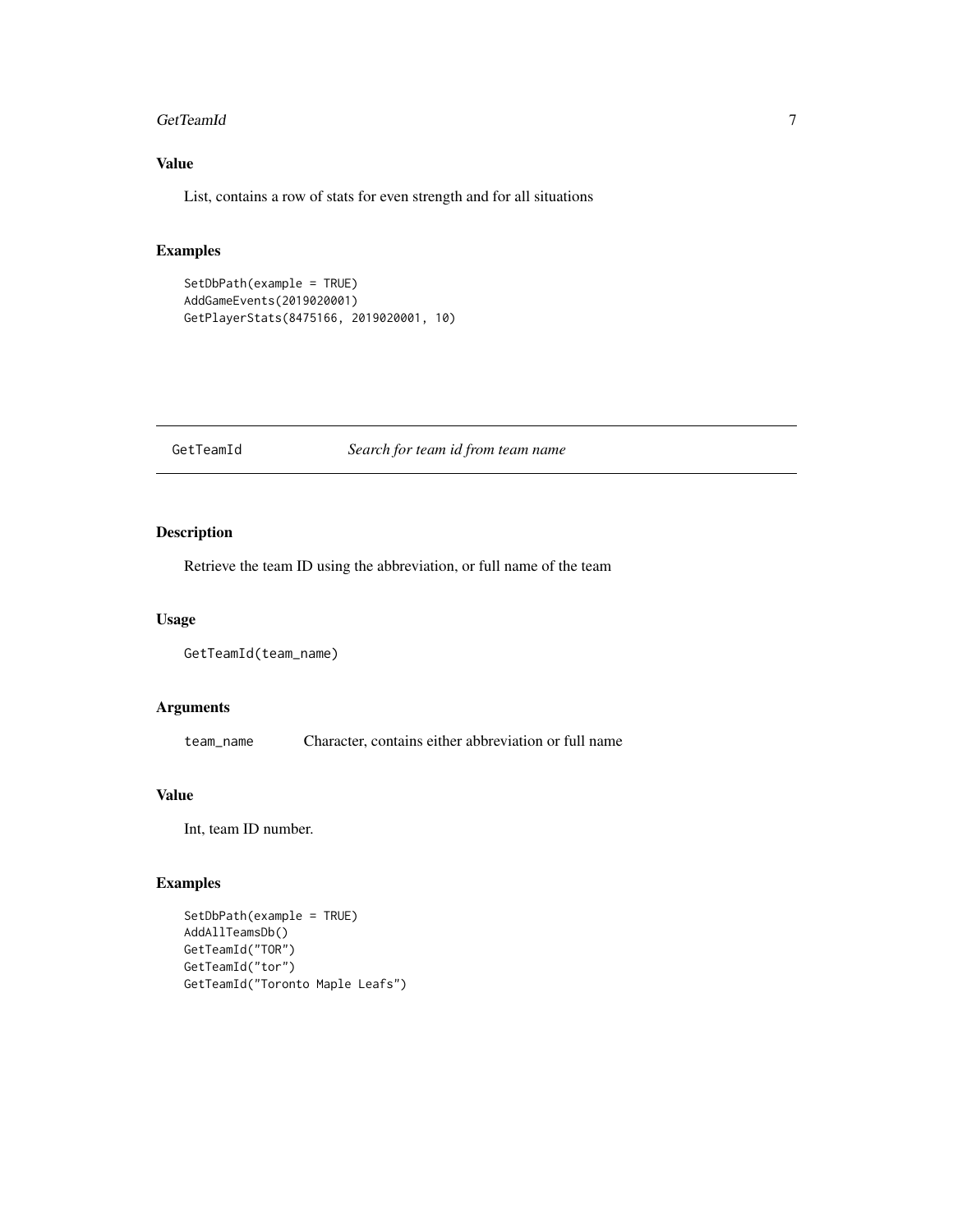<span id="page-7-0"></span>

#### Description

Send a SQL query to the database. Retruns the SQL result as a data.frame. Useful for seeing the structure of the database for construction of queries

#### Usage

QueryDb(query)

#### Arguments

query A string containing the SQL query

# Value

List, contains the SQL query result.

## Examples

```
SetDbPath(example = TRUE)
AddGameEvents(2019020001)
QueryDb("SELECT * FROM events")
QueryDb("SELECT result_description FROM events WHERE game_id=2019020001 AND player_id=8475166")
```
SetDbPath *Set database location on system*

#### Description

Sets the path to the database file. This function must be run to allow operation of other functions which require saving to a database

#### Usage

SetDbPath(db\_path = "nhl.sqlite", example = FALSE)

#### Arguments

| db_path | Character, contains the system path to the db file                             |
|---------|--------------------------------------------------------------------------------|
| example | boolean, set to FALSE by default, if TRUE it will copy the example db file and |
|         | set the path pointing to it                                                    |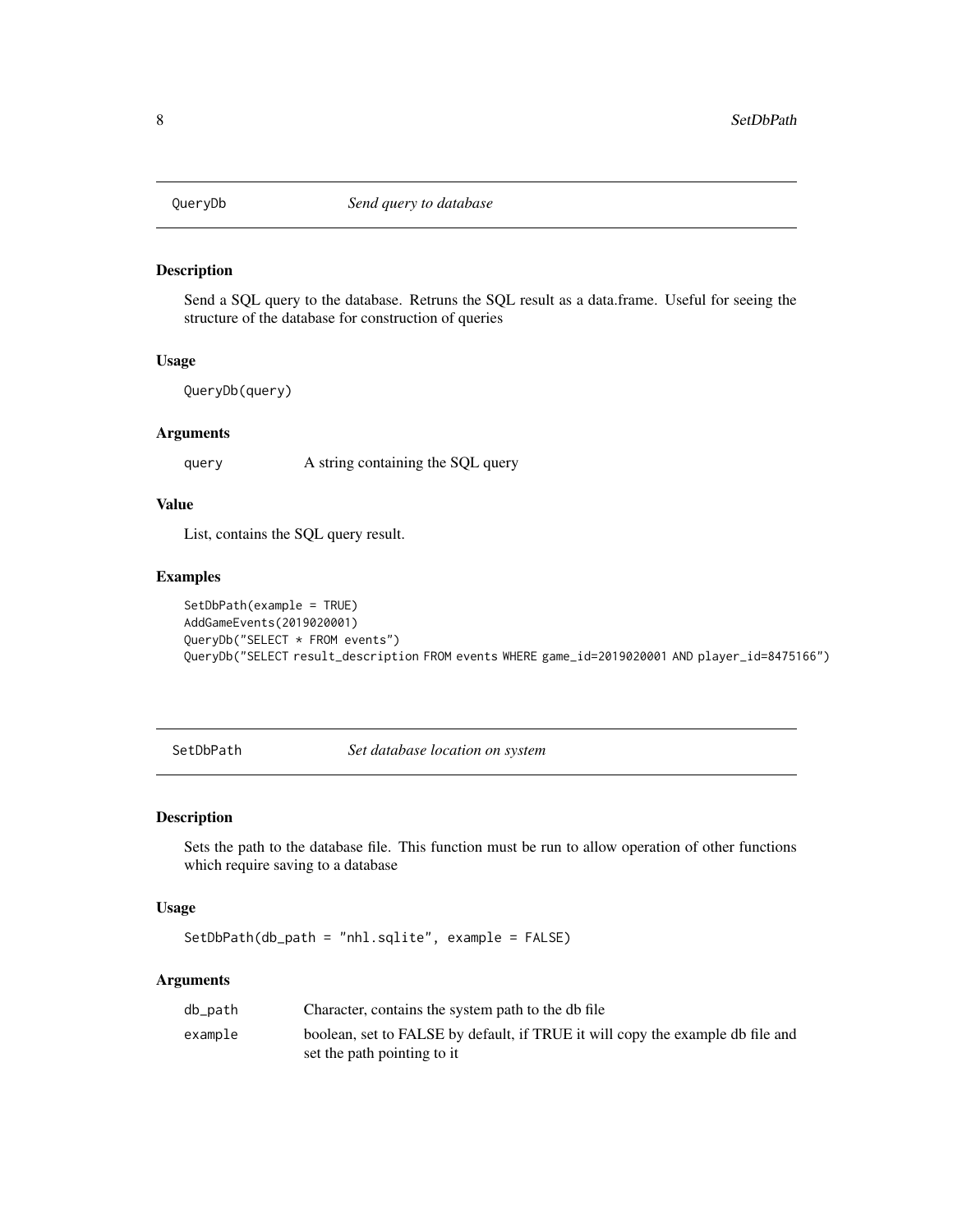#### SetDbPath 9

# Value

Character, contains the path to the database.

# Examples

SetDbPath(example = TRUE)